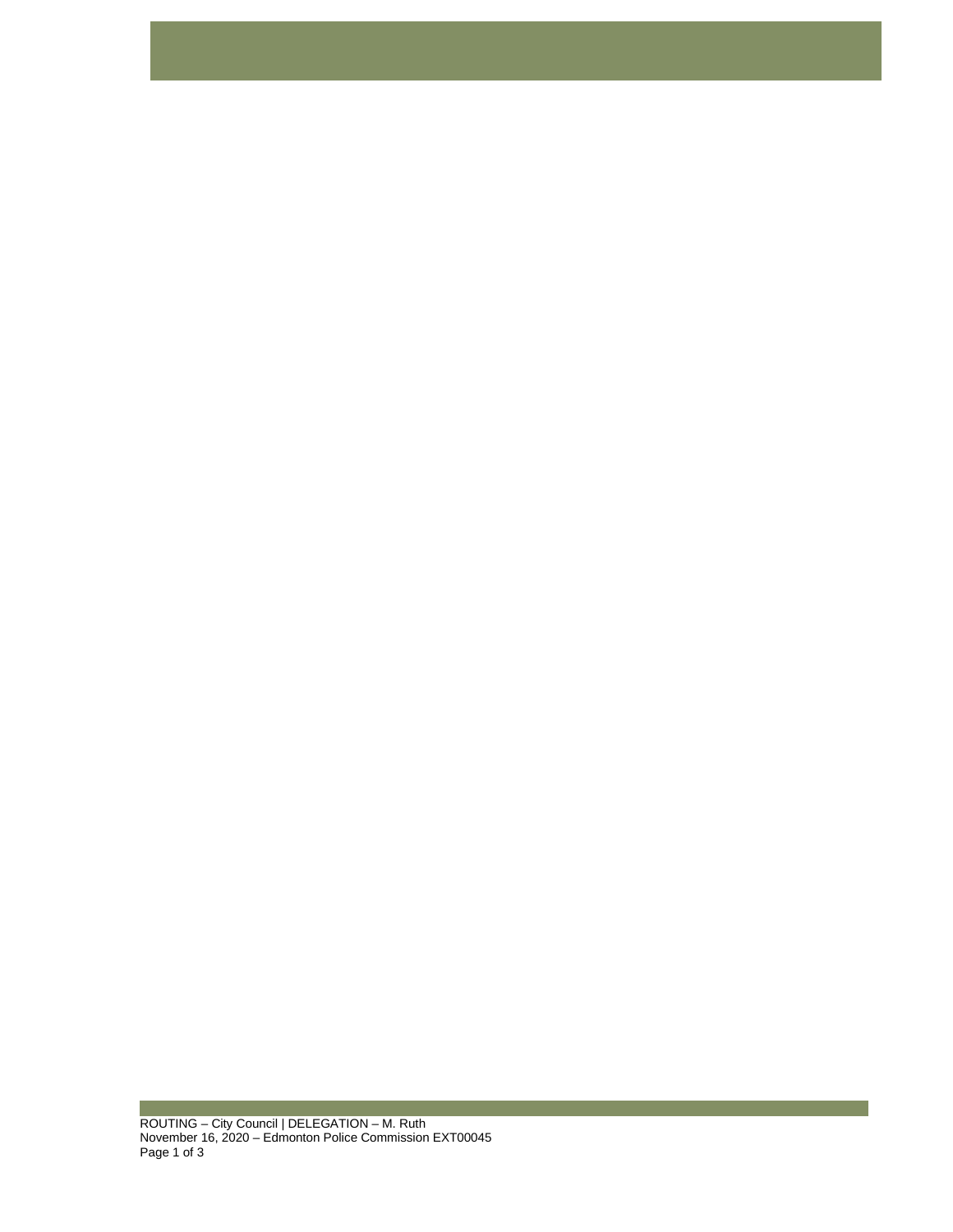# **School Resource Officer Review**

**Interim Report**

#### **Recommendation**

That the November 16, 2020 Edmonton Police Commission report EXT00045 be received for information.

### **Previous Council/Committee Action**

At the July 6/8, 2020, City Council meeting, the following motion was passed:

That the Edmonton Police Commission:

Work in cooperation with the public school boards and other private or charter schools who wish to participate to review the School Resource Officer Program and report back.

### **Executive Summary**

This report outlines the effort the Edmonton Police Service (EPS) is making to assist the Edmonton Public School Board (EPSB) in completing its review of the School Resource Officer (SRO) program. Attachment 1 provides a six-year overview of the program's history and accomplishments. The depth and breadth of the program's accomplishments are significant. Attachment 2 provides the EPS response to a series of questions posed by Trustees in June 2020.

## **Report**

EPS employees have reached out to EPSB, Edmonton Catholic School Board (ECSB) and Edmonton Islamic Academy (EIA) employees and their consultants to offer any background, historical or statistical information required for the review. To maintain the integrity of the SRO review, no EPS employees will be involved in the actual research project, nor will any EPS employees sit on the committee that is coordinating the review process. Inspector Dan Jones, who coordinates EPS research initiatives, will be the primary point of contact for the consultants.

Anticipating that some form of historical information might be required, EPS SRO Unit employees proactively prepared a six-year summary of the program's major accomplishments. As police work in schools is generally out of the public eye, the summary provides a detailed look at a range of SRO activities in the areas of student safety, school security, and relationship building. Attachment 1 provides a six-year overview of the program's history and accomplishments. The depth and breadth of the program's accomplishments are significant.